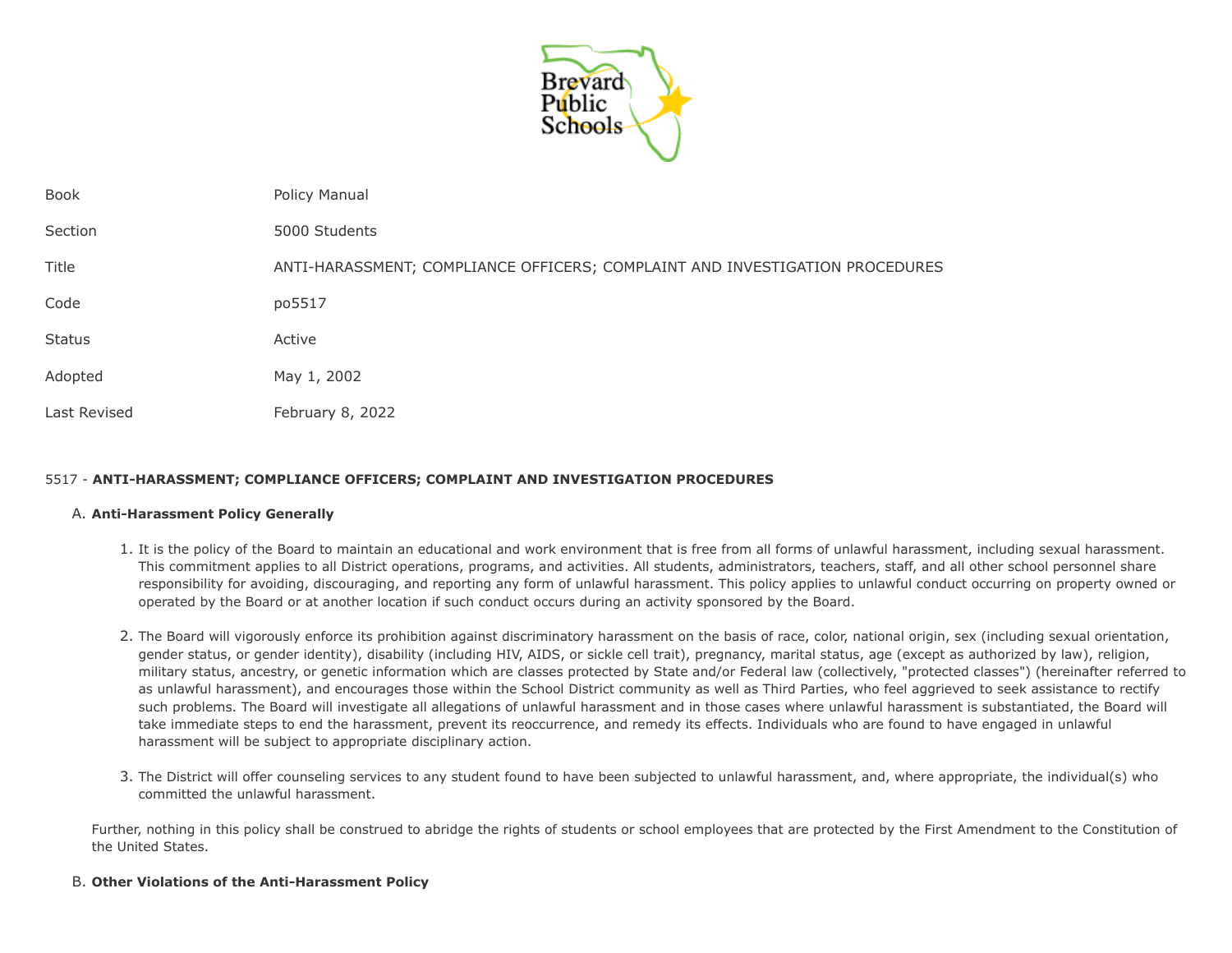The Board will also take immediate steps to impose disciplinary action on individuals engaging in any of the following prohibited acts:

- 1. Retaliating against a person who has made a report or filed a complaint alleging unlawful harassment and/or retaliating against a person who has participated as a witness in a harassment investigation.
- 2. Filing a malicious or knowingly false report or complaint of unlawful harassment.
- 3. Disregarding, failing to investigate adequately, or delaying the investigation of allegations of unlawful harassment, when the responsibility for reporting and/or investigating unlawful harassment charges comprises part of one's supervisory duties.

### C. **Definitions**

For purposes of this policy, the following definitions shall apply:

### 1. Complainant

The Complainant is the individual who alleges, or is alleged, to have been subjected to unlawful harassment, regardless of whether the person files a formal complaint or is pursuing an informal resolution to the alleged harassment.

### 2. Respondent

The Respondent is the individual who has been alleged to have engaged in unlawful harassment, regardless of whether the reporting party files a formal complaint or is seeking an informal resolution to the alleged harassment.

#### 3. School District community

The School District community refers to students and Board employees (i.e., administrators, and professional and classified staff), as well as Board members, agents, volunteers, contractors, or other persons subject to the control and supervision of the Board.

# 4. Third Parties

Third Parties include, but are not limited to, guests and/or visitors on School District property (e.g., visiting speakers, participants on opposing athletic teams, parents), vendors doing business with, or seeking to do business with, the Board, and other individuals who come in contact with members of the School District community at school-related events/activities (whether on or off District property).

# 5. Day(s)

Unless expressly stated otherwise, the term "day" or "days" as used in this policy means business day(s) (i.e., a day(s) that the Board office is open for normal operating hours, Monday – Friday, excluding State-recognized holidays).

#### 6. Bullying

As addressed in Policy 5517.01 – Bullying and Harassment, bullying rises to the level of unlawful harassment when one or more persons systematically and chronically inflict physical hurt or psychological distress on one (1) or more students or employees and that bullying is based upon sex, race (including anti-Semitism), color, national origin, religion, or disability, that is, characteristics that are protected by Federal civil rights laws. It is defined as any unwanted and repeated written, verbal, or physical behavior, including any threatening, insulting, or dehumanizing gesture, by an adult or student, that is severe or pervasive enough to create an intimidating, hostile, or offensive educational environment; cause discomfort or humiliation; or unreasonably interfere with the individual's school performance or participation; and may involve: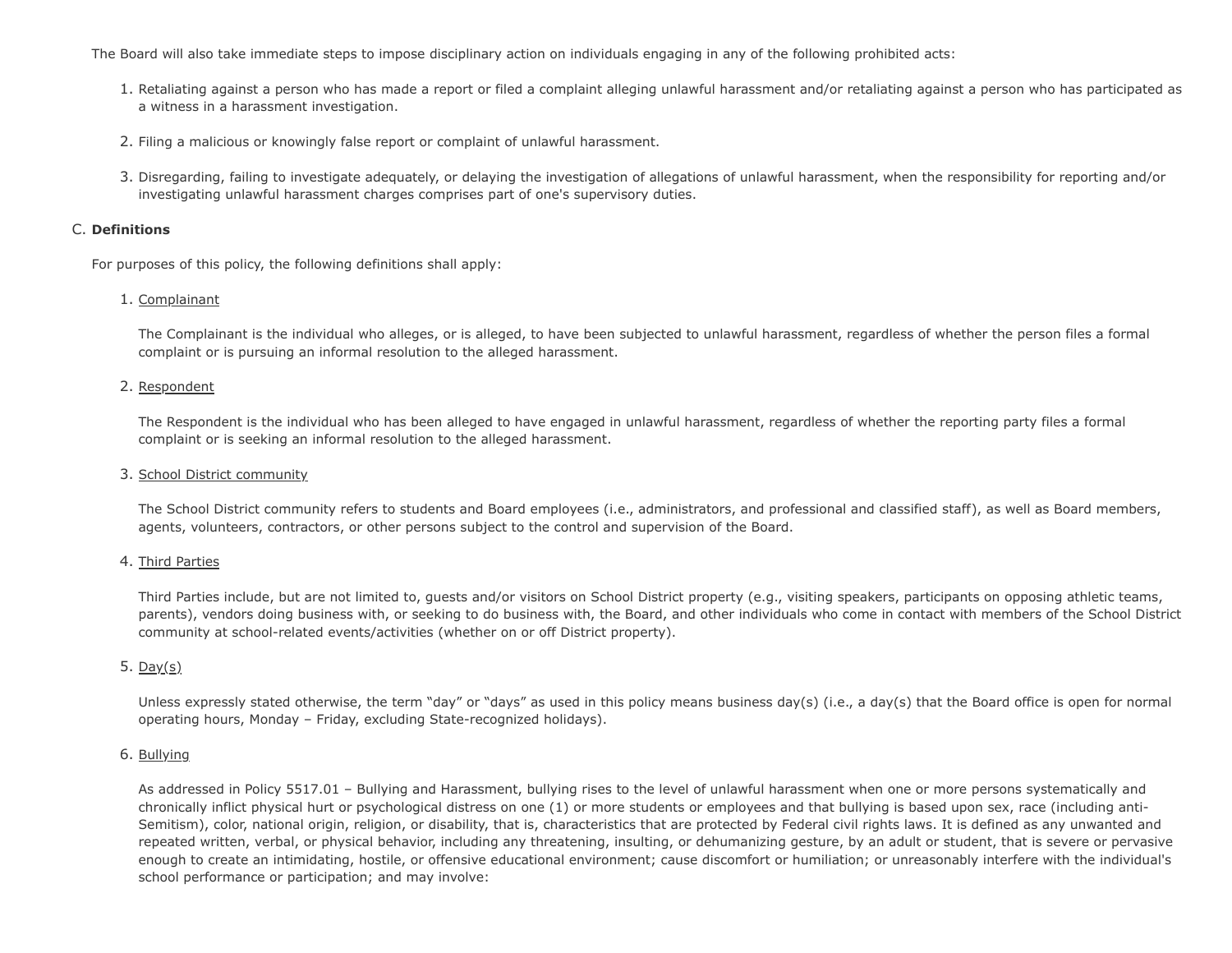a. teasing;

- b. threats;
- c. intimidation;
- d. stalking;
- e. cyberstalking;
- f. cyberbullying;
- g. physical violence;
- h. theft;
- i. sexual, religious, or racial harassment;
- j. public humiliation; or
- k. destruction of property.

#### 7. Harassment

Harassment means any threatening, insulting, or dehumanizing gesture, use of data or computer software, or written, verbal or physical conduct directed against a student or school employee that:

- a. places a student or school employee in reasonable fear of harm to his/her person or damage to his/her property;
- b. has the effect of substantially interfering with a student's educational performance, opportunities, or benefits; or
- c. has the effect of substantially disrupting the orderly operation of a school.

#### 8. Sexual Harassment

- a. Investigations of Sexual Harassment that fall under the scope of Title IX are addressed solely in Policy 2266 Nondiscrimination on The Basis of Sex in Education Programs and Activities, according to the corresponding definitions under the Title IX Federal Regulations.
- b. For purposes of this policy only and consistent with Title VII of the Civil Rights Act of 1964, "sexual harassment" is defined as:

Unwelcome sexual advances, requests for sexual favors, and other verbal or physical conduct of a sexual nature, when:

- i. Submission to such conduct is made either implicitly or explicitly a term or condition of an individual's employment, or status in a class, educational program, or activity.
- ii. Submission or rejection of such conduct by an individual is used as the basis for employment or educational decisions affecting such individual.
- iii. Such conduct has the purpose or effect of interfering with the individual's work or educational performance; of creating an intimidating, hostile, or offensive working, and/or learning environment; or of interfering with one's ability to participate in or benefit from a class or an educational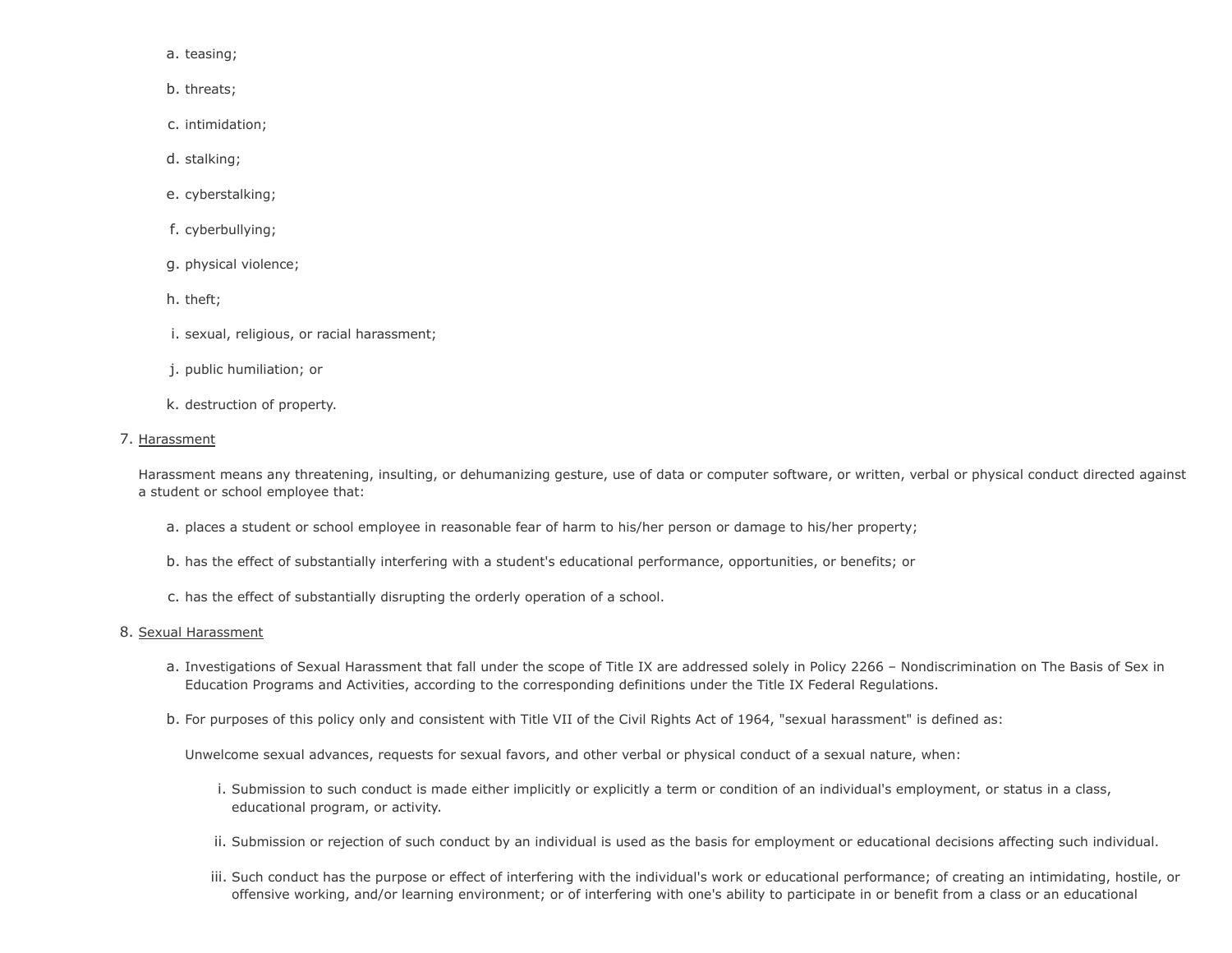program or activity.

- c. Sexual harassment may involve the behavior of a person of any gender against a person of the same or another gender.
- d. Prohibited acts that constitute sexual harassment may take a variety of forms. Examples of the kinds of conduct that may constitute sexual harassment include, but are not limited to:
	- i. Unwelcome sexual propositions, invitations, solicitations, and flirtations.
	- ii. Physical and/or sexual assault.
	- iii. Threats or insinuations that a person's employment, wages, academic grade, promotion, classroom work or assignments, academic status, participation in athletics or extra-curricular programs or events, or other conditions of employment or education may be adversely affected by not submitting to sexual advances.
	- iv. Unwelcome verbal expressions, including graphic sexual commentaries about a person's body, dress, appearance, or sexual activities; the unwelcome use of sexually degrading language, profanity, jokes, or innuendoes; unwelcome suggestive or insulting sounds or whistles; obscene telephone calls.
	- v. Sexually suggestive objects, pictures, graffiti, videos posters, audio recordings, or literature, placed in the work or educational environment, that may reasonably embarrass or offend individuals.
	- vi. Unwelcome and inappropriate touching, patting, or pinching; obscene gestures.
	- vii. Asking about, or telling about, sexual fantasies, sexual preferences, or sexual activities.
	- viii. Speculations about a person's sexual activities or sexual history, or remarks about one's own sexual activities of sexual history.
	- ix. Giving unwelcome personal gifts such as lingerie that suggest the desire for a romantic relationship.
	- x. Leering or staring at someone in a sexual way, such as staring at a person's breasts, buttocks, or groin.
	- xi. A pattern of conduct, which can be subtle in nature, that has sexual overtones and is intended to create or has the effect of creating discomfort and/or humiliation to another.
	- xii. Verbal, nonverbal, or physical aggression, intimidation, or hostility based on sex or sex-stereotyping that does not involve conduct of a sexual nature.
	- xiii. Inappropriate boundary invasions by a District employee or other adult member of the School District community into a student's personal space and personal life.
- e. Not all behavior with sexual connotations constitutes unlawful sexual harassment. Sex-based or gender-based conduct must be sufficiently severe, pervasive, and persistent such that it adversely affects, limits, or denies an individual's education, or such that it creates a hostile or abusive educational environment, or such that it is intended to, or has the effect of, denying or limiting a student's ability to participate in or benefit from the educational program or activities.
- f. NOTE: Any teacher, administrator, coach, or other school authority who engages in sexual conduct with a student may also be guilty of a crime. The issue of consent is irrelevant in regard to such criminal charge and/or with respect to the application of this policy to District employees or other adult members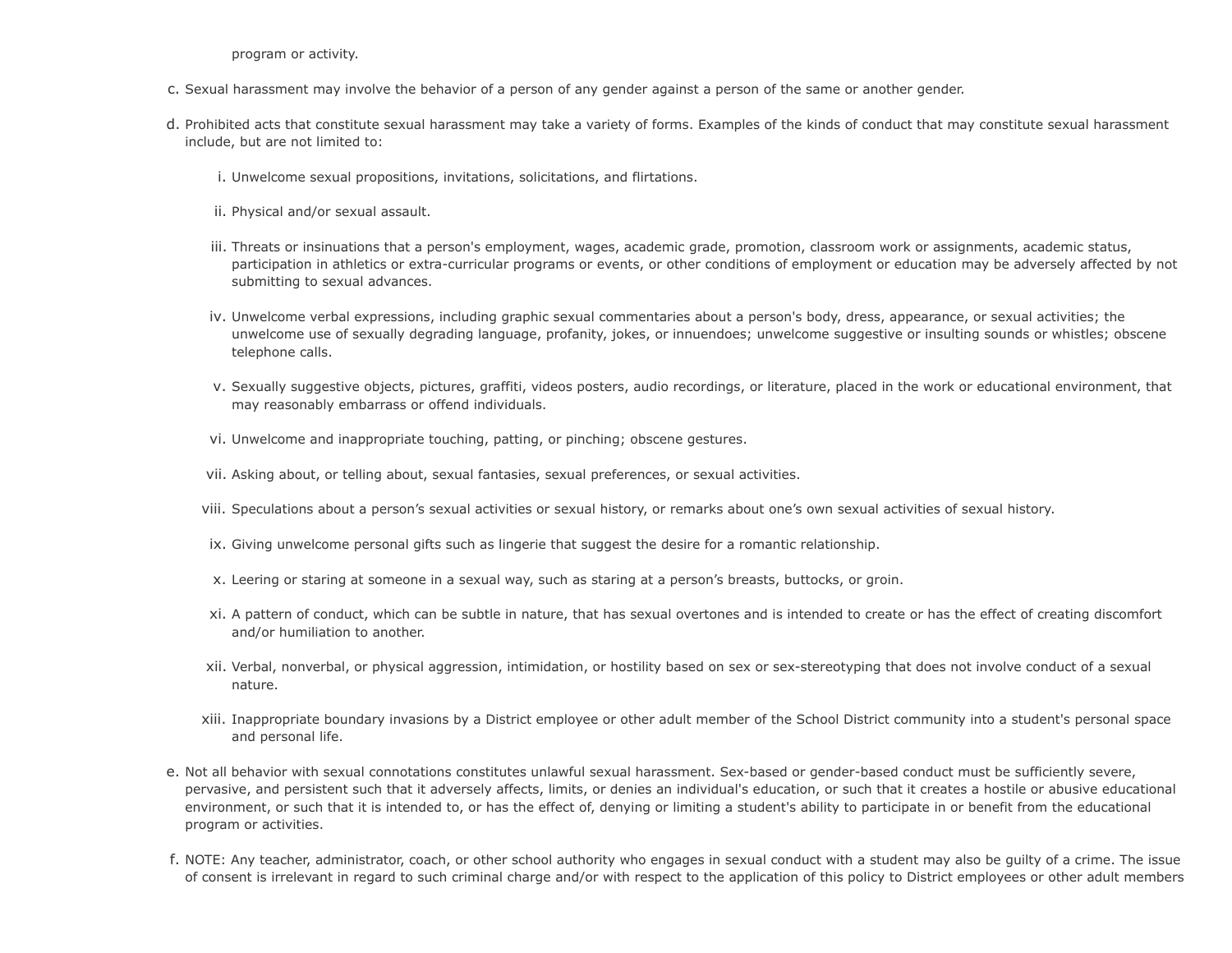### of the School District community.

### 9. Sexual Cyberharassment

Pursuant to Florida law, "sexual cyberharassment" means to publish a sexually explicit image of a person that contains or conveys the personal identification information of the depicted person to an Internet website without the depicted person's consent, for no legitimate purpose, with the intent of causing substantial emotional distress to the depicted person. Sexual cyberharassment may be a form of sexual harassment.

### 10. Race/Color Harassment (Including Anti-Semitism)

- a. Prohibited racial harassment occurs when unwelcome physical, verbal, or nonverbal conduct is based upon an individual's race or color and when the conduct has the purpose or effect of interfering with the individual's work or educational performance; of creating an intimidating, hostile, or offensive working, and/or learning environment; or of interfering with one's ability to participate in or benefit from a class or an educational program or activity. Such harassment may occur where conduct is directed at the characteristics of a person's race or color, such as racial slurs, nicknames implying stereotypes, epithets, and/or negative references relative to racial customs.
- b. Prohibited anti-Semitism harassment occurs when unwelcome physical, verbal, or nonverbal conduct is based upon an individual's Jewish heritage and when the conduct has the purpose or effect of interfering with the individual's work or educational performance; of creating an intimidating, hostile, or offensive working, and/or learning environment; or of interfering with one's ability to participate in or benefit from a class or an educational program or activity. Such harassment may occur where conduct is based upon a certain perception of the Jewish people, which may be expressed as hatred toward Jewish people, rhetorical and physical manifestations of anti-Semitism directed toward a person, his/her property, or toward Jewish community institutions or religious facilities.

### 11. Religious (Creed) Harassment

Prohibited religious harassment occurs when unwelcome physical, verbal, or nonverbal conduct is based upon an individual's religion or creed and when the conduct has the purpose or effect of interfering with the individual's work or educational performance; of creating an intimidating, hostile, or offensive working and/or learning environment; or of interfering with one's ability to participate in or benefit from a class or an educational program or activity. Such harassment may occur where conduct is directed at the characteristics of a person's religious tradition, clothing, or surnames, and/or involves religious slurs.

# 12. National Origin Harassment

Prohibited national origin harassment occurs when unwelcome physical, verbal, or nonverbal conduct is based upon an individual's national origin and when the conduct has the purpose or effect of interfering with the individual's work or educational performance; of creating an intimidating, hostile, or offensive working and/or learning environment; or of interfering with one's ability to participate in or benefit from a class or an educational program or activity. Such harassment may occur where conduct is directed at the characteristics of a person's national origin, such as negative comments regarding customs, manner of speaking, language, surnames, or ethnic slurs.

#### 13. Disability Harassment

Prohibited disability harassment occurs when unwelcome physical, verbal, or nonverbal conduct is based upon an individual's disability and when the conduct has the purpose or effect of interfering with the individual's work or educational performance; of creating an intimidating, hostile, or offensive working and/or learning environment; or of interfering with one's ability to participate in or benefit from a class or an educational program or activity. Such harassment may occur where conduct is directed at the characteristics of a person's disability, such as negative comments about speech patterns, movement, physical impairments or defects/appearances, or the like.

#### 14. Pregnancy Harassment

Prohibited pregnancy harassment occurs when unwelcome physical, verbal, or nonverbal conduct is based upon an individual's pregnancy and when the conduct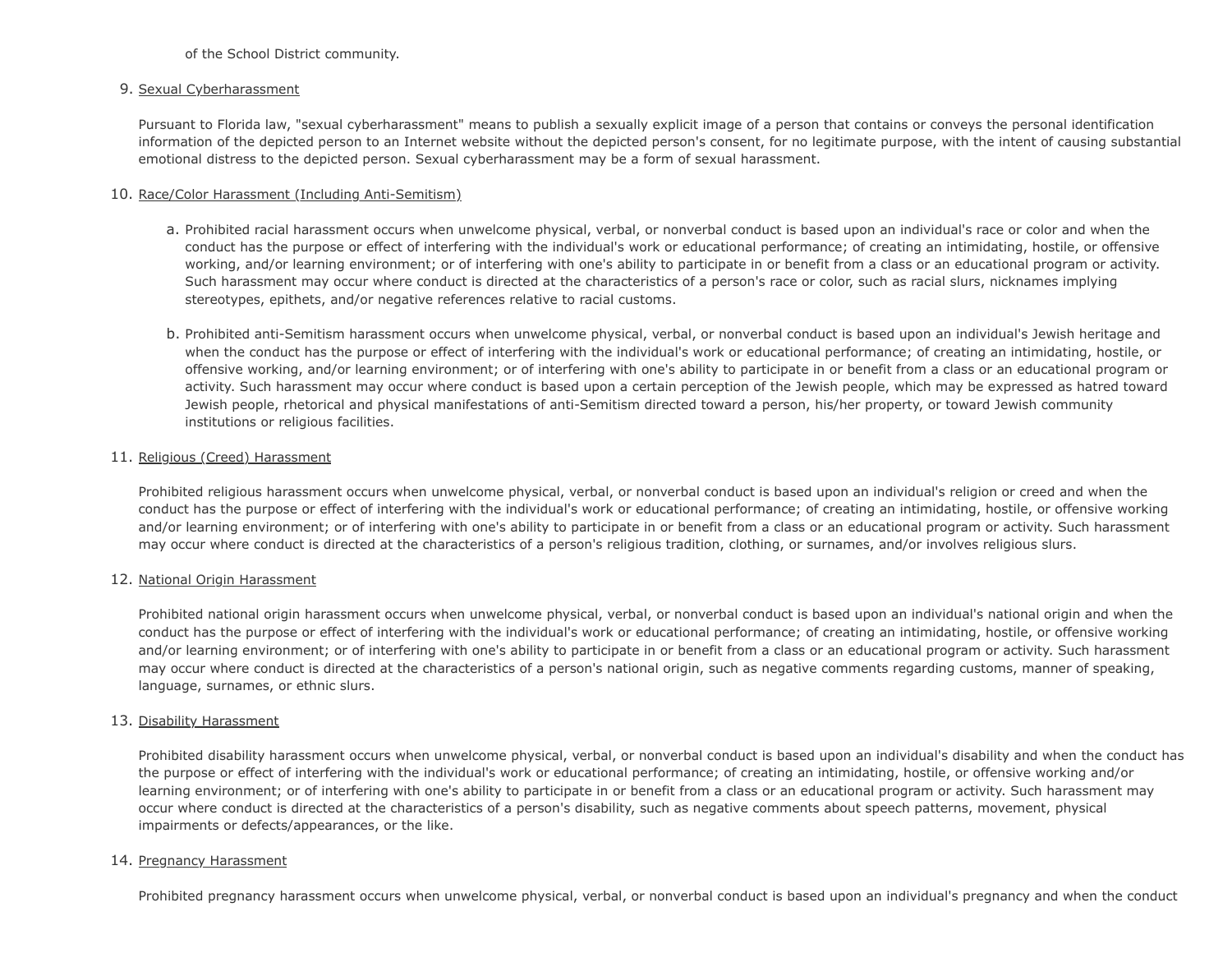has the purpose or effect of interfering with the individual's work or educational performance; of creating an intimidating, hostile, or offensive working and/or learning environment; or of interfering with one's ability to participate in or benefit from a class or an educational program or activity. Such harassment may occur where conduct is directed at the characteristics of a person's pregnancy and condition of pregnancy.

### D. **Reports and Complaints of Harassing Conduct**

- 1. Board employees are required to promptly report incidents of unlawful harassing conduct to an administrator, supervisor, or other School District official so that the Board may address the conduct before it becomes severe, pervasive, or persistent.
- 2. Students and all other non-employee members of the School District community, as well as Third Parties, are encouraged to promptly report incidents of unlawful harassing conduct to a teacher, administrator, supervisor, or other School District employee or official so that the Board may address the conduct before it becomes severe, pervasive, or persistent. Any teacher, administrator, supervisor, or other District employee or official who receives such a report shall file it with the District's Compliance Officer within two (2) business days of receiving the report of harassment.
- 3. Members of the School District community, which includes students and Third Parties, who believe they have been unlawfully harassed are entitled to utilize the Board's complaint process that is set forth below. Initiating a complaint, whether formally or informally, will not adversely affect the Complainant's employment or participation in educational or extra-curricular programs unless the complaining individual makes the complaint maliciously or with knowledge that it is false. While there are no time limits for initiating complaints of harassment under this policy, individuals should make every effort to file a complaint as soon as possible after the conduct occurs while the facts are known and potential witnesses are available.
- 4. If, during an investigation of reported act of bullying and/or harassment in accordance with Policy 5517.01 Bullying and Harassment, the Principal or designee believes that the reported misconduct may have created a hostile learning environment and may have constituted unlawful discriminatory harassment based on sex, race, color, national origin, religion, or disability, the Principal or designee will report the act of bullying and/or harassment to one of the Compliance Officers who shall investigate the allegation in accordance with this policy. If the alleged harassment involves Sexual Harassment as defined by Policy 2266, the matter will be handled in accordance with the grievance process and procedures outlined in Policy 2266. While the Compliance Officer investigates the allegation, or while the matter is being addressed pursuant to Policy 2266, the Principal or designee shall suspend the Policy 5517.01 investigation to await the Compliance Officer's written report or the determination or responsibility pursuant to Policy 2266. The Compliance Officer shall keep the Principal or designee informed of the status of the Policy 5517 investigation and provide the Principal or designee with a copy of the resulting written report. Likewise, the Title IX Coordinator will provide the Principal or designee with the determination of responsibility that results from the Policy 2266 grievance process.

# E. **Anti-Harassment Compliance Officers**

- 1. School Compliance Officers. The "Anti-Harassment Compliance Officer" for each school is the school Principal or designee. They are hereinafter referred to as a "School Compliance Officer," collectively "School Compliance Officers." The school Principal or designee may designate other persons to act in this capacity on his/her behalf as the demands of the institution dictate. Nevertheless, all written complaints may be properly directed to the Principal or designee of the institution alleged to be in violation of Title IX, the Florida Education Equity Act ("FEEA"), Section 504 of the Rehabilitation Act of 1973 ("Section 504"), or the Americans with Disabilities Act Amendments Act of 2008 ("ADA"). The name and contact information for the School Compliance Officer for each school shall be placed on the school's website.
- 2. District Compliance Officers. The following individuals serve as "Anti-Harassment Compliance Officers" for the District. They are hereinafter referred to as a "District Compliance Officer," collectively "District Compliance Officers."
	- a. Student, Exceptional Education/504, Title IX, or the Public contact:

District Title IX Coordinator District Compliance Officer – Students 2700 Judge Fran Jamieson Way Melbourne, Florida 32940 (321) 633-1000, Ext. 11438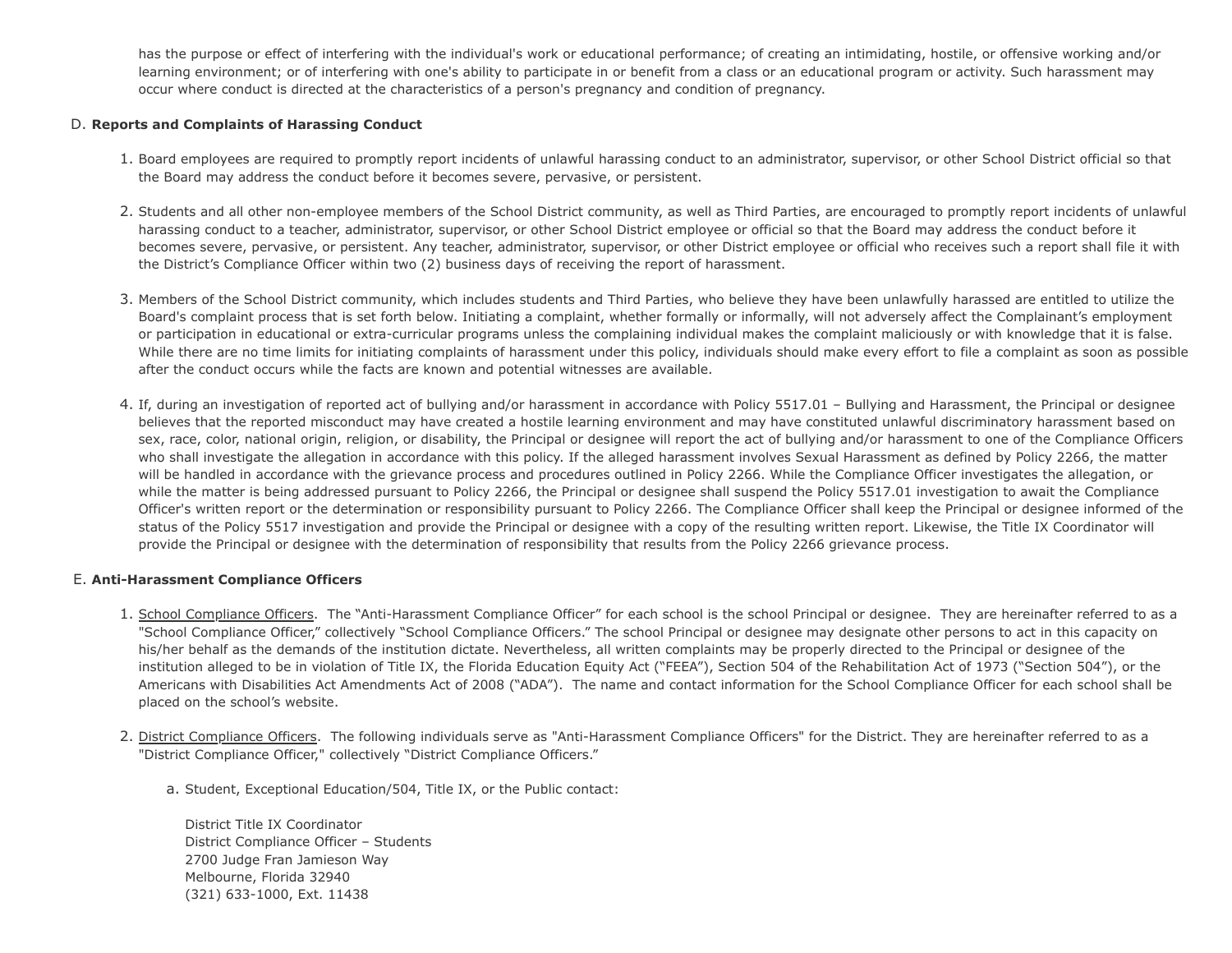csc@brevardschools.org

b. Employees or Job Applicants contact:

Director of Human Resources & Labor Relations District Compliance Officer – Employees 2700 Judge Fran Jamieson Way Melbourne, Florida 32940 (321) 633-1000 Ext. 11265 csc@brevardschools.org

- 3. The titles and contact information for the District Compliance Officers shall be consistently maintained on the District's website, on each individual school's website, and published annually in the Code of Student Conduct and other publications, such as, but not limited to, the following: parent/legal guardian handbooks, employee handbooks, and the District's Annual Report to the public.
- 4. The District Compliance Officers will be available during regular school/work hours to discuss concerns related to unlawful harassment, to assist students, other members of the School District community, and third parties who seek support or advice when informing another individual about "unwelcome" conduct, or to intercede informally on behalf of the student.
- 5. Any Board employee who directly observes unlawful harassment of a student is obligated, in accordance with this policy, to report such observations to one of the Compliance Officers within two (2) business days. Thereafter, the Compliance Officer or designee must contact the Complainant, if age eighteen (18) or older, or the Complainant's parents/legal guardians if under the age of eighteen (18), within two (2) business days to advise them of the Board's intent to investigate the alleged misconduct, including the obligation of the Compliance Officer or designee to conduct an investigation following all the procedures outlined for a formal complaint.
- 6. Compliance Officers Generally. Both School Compliance Officers and District Compliance Officers are assigned to accept complaints of unlawful harassment directly from any member of the School District community or a visitor to the District, or to receive complaints that are initially filed with a school building administrator. Upon receipt of a complaint either directly or through a school building administrator, a Compliance Officer will begin either an informal or formal process (depending on the request of the member of the School District community alleging harassment or the nature of the alleged harassment), or the Compliance Officer will designate a specific individual to conduct such a process. In the case of a formal complaint, the Compliance Officer will prepare recommendations for the Superintendent or designee or will oversee the preparation of such recommendations by a designee. All members of the School District community must report incidents of harassment that are reported to them to the Compliance Officer within two (2) business days of learning of the incident.

# F. **General Investigation and Complaint Procedures**

- 1. Except for Sexual Harassment falling under the scope of Title IX that is covered by Policy 2266 Nondiscrimination on the Basis of Sex in Education Program or Activities, any student who believes that they have been subjected to unlawful harassment may seek resolution of the complaint through the procedures described below. The formal complaint process involves an investigation of the Complainant's claims of harassment of retaliation and a process for rendering a decision regarding whether the charges are substantiated.
- 2. Due to the sensitivity surrounding complaints of unlawful harassment, the timelines are flexible for initiating the complaint process; however, individuals should make every effort to file a complaint within thirty (30) business days after the conduct occurs while the facts are known and potential witnesses are available. Once the formal complaint process has begun, the investigation will be completed in a timely manner (ordinarily, within fifteen (15) business days of the complaint being received).
- 3. The procedures set forth below are not intended to interfere with the rights of a student to pursue a complaint of unlawful harassment with the United States Department of Education, Office for Civil Rights, the Florida Civil Rights Commission, or the Equal Employment Opportunity Commission.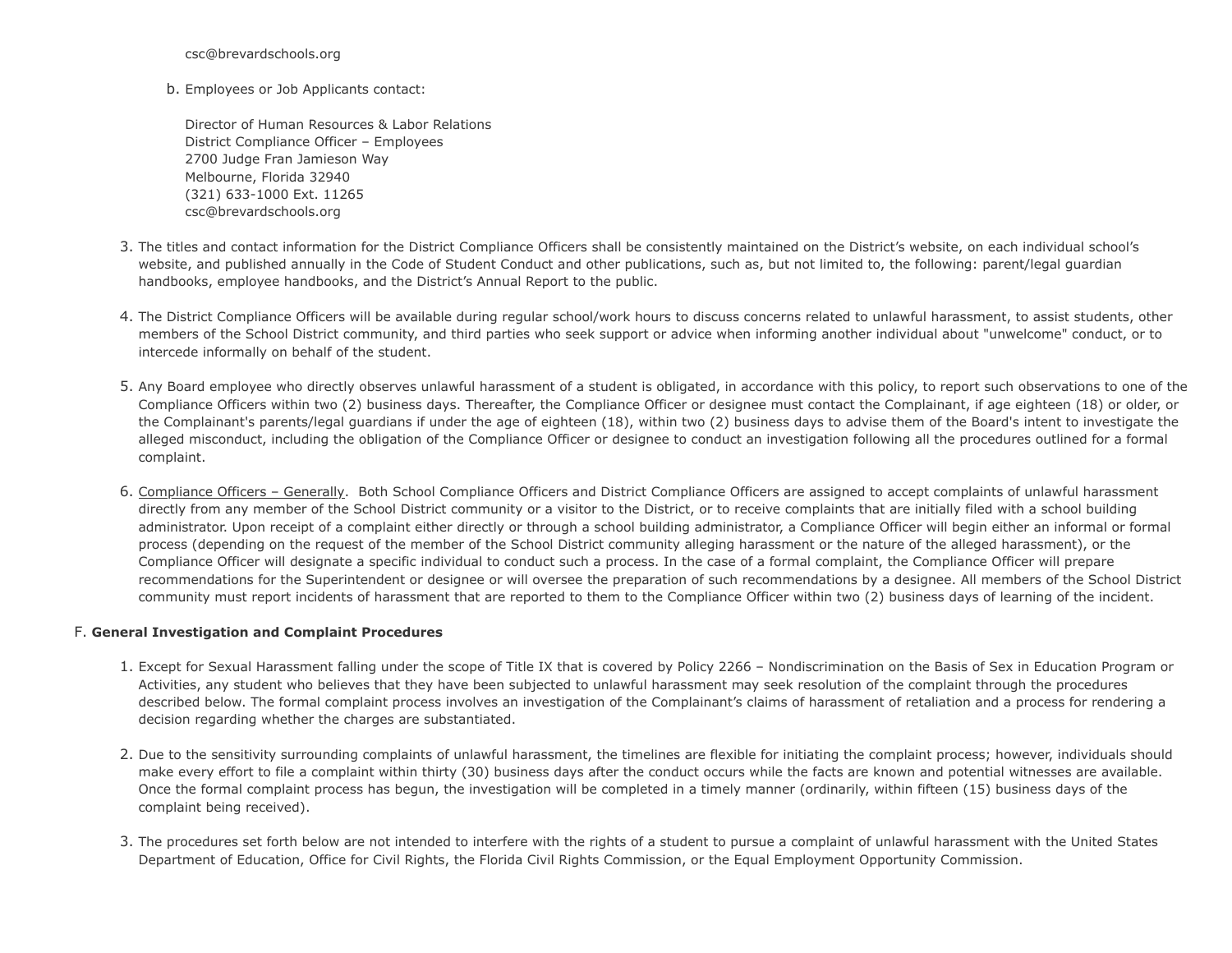# G. **Informal Complaint Procedures**

- 1. The goal of the informal complaint procedure is to promptly stop inappropriate behavior and to facilitate resolution through an informal means, if possible. The informal complaint procedure is provided as a less formal option for a student who alleges unlawful harassment or retaliation. This informal procedure is not required as a precursor to the filing of a formal complaint.
- 2. Students, other members of the School District community, or Third Parties who believe that they have been unlawfully harassed or retaliated against, may initiate their complaint through this informal complaint process, but are not required to do so. The informal process is only available in those circumstances where the Complainant and the Respondent mutually agree to participate in it.
- 3. The Complainant may proceed immediately to the formal complaint process and individuals who seek resolution through the informal procedure may request that the informal process be terminated at any time to move to the formal complaint process.
- 4. However, all complaints of harassment involving a District employee or any other adult member of the School District community against a student will be formally investigated.
- 5. As an initial course of action, if a Complainant feels comfortable and safe in doing so, the individual may tell or otherwise inform the Respondent as soon as practical that the alleged harassing conduct is unwelcome and must stop. The Compliance Officers are available to support and counsel individuals when taking this initial step or to intervene on behalf of the Complainant if requested to do so. In certain circumstances, particularly with regard to forms of sexual harassment and/or threats of violence, the Compliance Officer may advise against the use of this initial step, which is not a prerequisite to making a report or filing a complaint. A Complainant who is uncomfortable or unwilling to directly approach the Respondent about the allegedly inappropriate conduct may proceed to report the harassing conduct.
- 6. A Complainant may make a report, either orally or in writing: (a) to a teacher, other employee, or building administrator in the school the student attends; (b) to the Superintendent or designee or other District-level employee; and/or (c) directly to one of the Compliance Officers. A reporting form provided by the school may be used but no specific form is required to make a report.
- 7. All reports must be forwarded to the Compliance Officers who will either facilitate an informal resolution as described below or appoint another individual to facilitate an informal resolution.
- 8. The District's informal complaint procedure is designed to provide students, other members of the School District community, and Third Parties who believe they are being unlawfully harassed by a student with a range of options designed to bring about a resolution of their concerns. Depending upon the nature of the complaint and the wishes of the Complainant, informal resolution may involve, but not be limited to, one or more of the following:
	- a. Advising the Complainant about how to communicate the unwelcome nature of the behavior to the Respondent.
	- b. Distributing a copy of this policy as a reminder to the individuals in the school building or office where the Respondent works or attends.
	- c. If both parties agree, the Compliance Officers may arrange and facilitate a meeting or a mediation between the Complainant and the Respondent to work out a mutual resolution.
- 9. While there are no set time limits within which an informal complaint must be resolved, the Compliance Officers or designee is directed to attempt to resolve all informal complaints within fifteen (15) business days of receiving the informal complaint. If the Complainant is dissatisfied with the results of the informal complaint process, the Complainant may proceed to file a formal complaint. And, as stated above, either party may request that the informal process be terminated at any time to move to the formal complaint process.
- 10. All materials generated as part of the informal complaint process shall be retained by the School Compliance Officer or designee in accordance with the State's records retention schedules.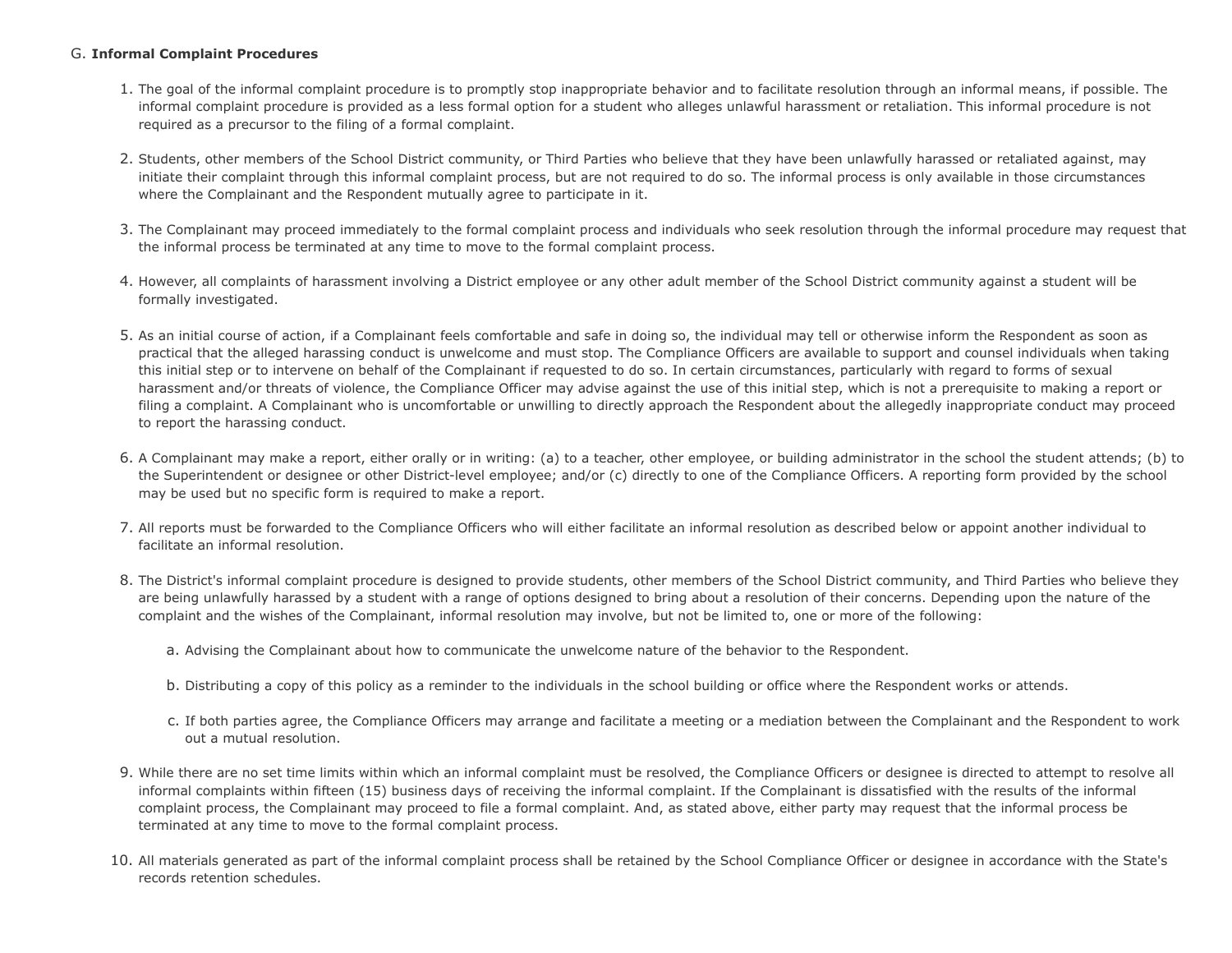# H. **Formal Complaint Procedures**

- 1. If a complaint is not resolved through the informal complaint process, if one of the parties has requested that the informal complaint process be terminated to move to the formal complaint process, or the Complainant, from the outset, elects to file a formal complaint, or the Compliance Officer determines the allegations are not appropriate for resolution through the informal process, the formal complaint process as described below shall be implemented.
- 2. All formal complaints must include the following information to the extent known: the identity of the Respondent; a detailed description of the facts upon which the complaint is based (i.e., when, where, and what occurred); and a list of potential witnesses and the resolution sought by the complainant.
- 3. If the complainant is unwilling or unable to provide a written statement including the information set forth above, the Compliance Officer shall ask for such details in an oral interview. Thereafter, the Compliance Officer will prepare a written summary of the oral interview, and the Complainant will be asked to verify the accuracy of the reported charge by signing the document.
- 4. Upon receiving a formal complaint, the School Compliance Officer or designee will consider whether any action should be taken in the investigatory phase to protect the Complainant from further harassment or retaliation including but not limited to a change of class schedule for the Complainant and/or the Respondent, or possibly a change of school for either or both of the parties. In making such a determination, the Compliance Officer should consult the Complainant to assess whether the individual agrees to any action deemed appropriate. If the Complainant is unwilling to consent to any change that is deemed appropriate by the Compliance Officer, the Compliance Officer may still take whatever actions deemed appropriate in consultation with the Superintendent or designee and/or Board Attorney.
- 5. Within two (2) business days of receiving a formal complaint, the Compliance Officer shall:
	- a. inform the Respondent that a formal complaint has been received. The Respondent will be informed about the nature of the allegations and a copy of any relevant policies and/or administrative procedures and the Board's anti-harassment policy shall be provided to the Respondent at that time. The Respondent must also be informed of the opportunity to submit a written response to the complaint within five (5) business days.
	- b. Within two (2) business days of receiving the complaint, the Compliance Officer or a designee will initiate a formal investigation to determine whether the Complainant has been subject to offensive conduct/harassment. The Principal or designee will not conduct an investigation unless directed to do so by the Compliance Officer.
- 6. Although certain cases may require additional time, the School Compliance Officer or designee will attempt to complete an investigation into the allegations of harassment within fifteen (15) business days of receiving the formal complaint. The investigation will include:
	- a. interviews with the Complainant;
	- b. interviews with the Respondent;
	- c. interviews with any other witnesses who may reasonably be expected to have any information relevant to the allegations;
	- d. consideration of any documentation or other evidence presented by the Complainant, Respondent, or any other witness which is reasonably believed to be relevant to the allegations.
- 7. At the conclusion of the investigation, the Compliance Officer or designee shall prepare and deliver a written report to the Superintendent or designee which summarizes the evidence gathered during the investigation and provides recommendations based on the evidence and the definition of unlawful harassment as provided in Board policy and State and Federal law as to whether Respondent engaged in unlawful harassment/retaliation of the Complainant. In determining if discriminatory harassment or retaliation occurred, a preponderance of evidence standard will be used. The Compliance Officer's recommendations must be based upon the totality of the circumstances, including the ages and maturity levels of those involved. The Compliance Officer may consult with the Board Attorney before finalizing the report to the Superintendent or designee.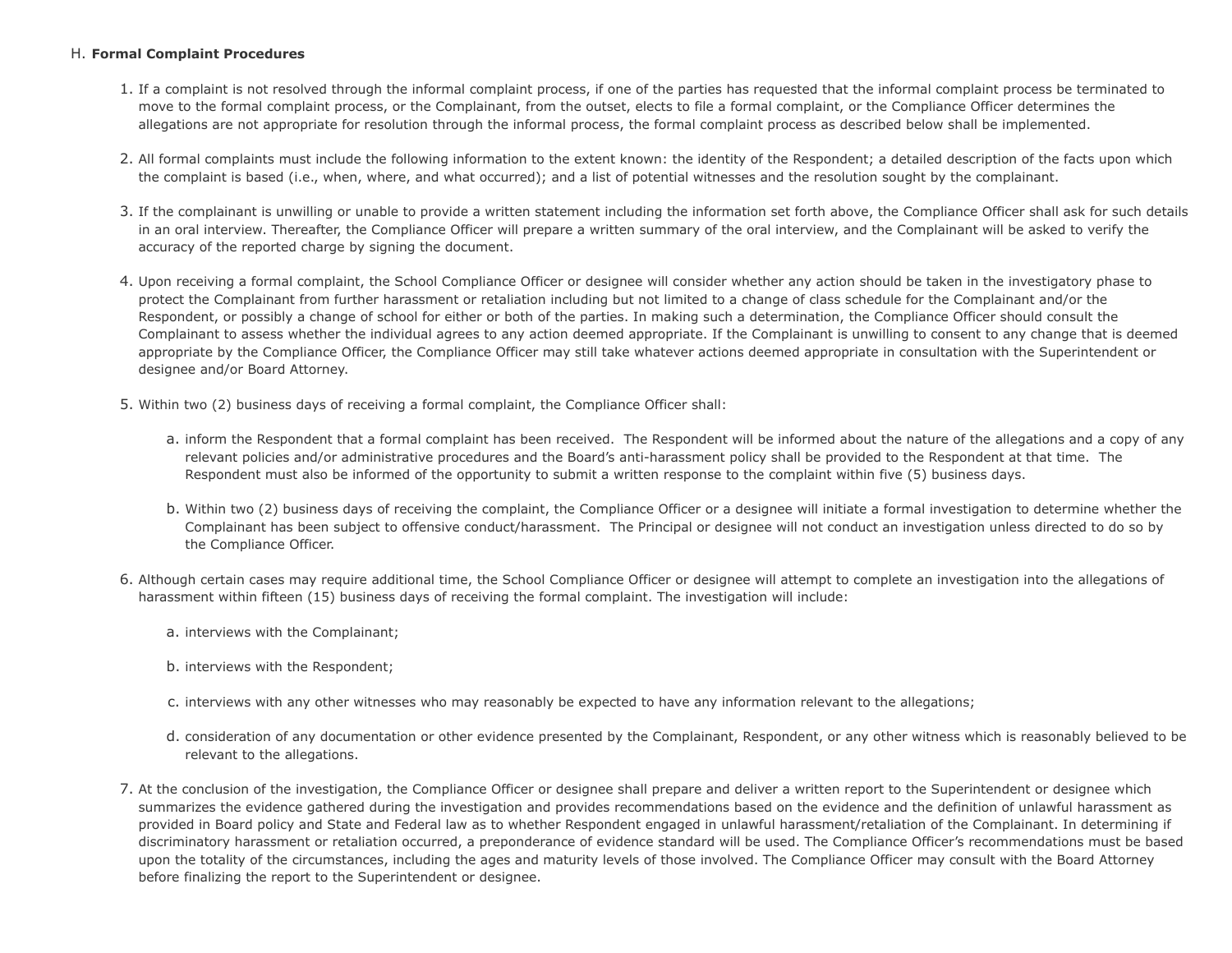- 8. Absent extenuating circumstances, within five (5) business days of receiving the report of the Compliance Officer or designee, the Superintendent or designee must either issue a written decision regarding whether or not the complaint of harassment has been substantiated or request further investigation. A copy of the Superintendent's or designee's final decision will be delivered to both the Complainant and the Respondent.
- 9. If the Superintendent or designee requests additional investigation, the Superintendent or designee must specify the additional information that is to be gathered, and such additional investigation must be completed within five (5) business days. At the conclusion of the additional investigation, the Superintendent or designee must issue a final written decision as described above.
- 10. The decision of the Superintendent or designee shall be final.
- 11. The Board reserves the right to investigate and resolve a complaint or report of unlawful harassment regardless of whether the member of the School District community or Third Party alleging the unlawful harassment pursues the complaint. The Board also reserves the right to have the formal complaint investigation conducted by an external person in accordance with this policy or in such other manner as deemed appropriate by the Board or its designee.
- 12. The parties may be represented, at their own cost, at any of the above-described meetings/hearings.
- 13. The right of a person to prompt an equitable resolution of the complaint shall not be impaired by the person's pursuit of other remedies such as the filing of a complaint with the Office for Civil Rights, the filing of charges with local law enforcement, or the filing of a civil action in court. Use of this internal complaint process is not a prerequisite to the pursuit of other remedies.
- 14. All materials generated as part of the formal complaint process will be retained by the School Compliance Officer or designee in accordance with the State's records retention schedules.

### I. **Anti-Harassment and Non-Discrimination Appeal Procedures**

If the student and/or parent/legal guardian of the student believes that an action or inaction by the school, school representative, school employee, or decision of the School Compliance Officer has violated his/her rights under this policy, Policy 5507.01 – Bullying and Harassment, the FEEA, or Section 504/ADA, the student is encouraged to seek a resolution through the steps outlined in Policy 2260.01 – Anti-Harassment and Non-Discrimination Appeal Procedures. Likewise, the procedure for appeals of Title IX determinations are outlined in the grievance process set out in Policy 2266 – Nondiscrimination on The Basis of Sex in Education Programs and Activities.

# J. **Privacy/Confidentiality**

- 1. The District will employ all reasonable efforts to protect the rights of the Complainant, the Respondent, and the witnesses as much as possible, consistent with the Board's legal obligations to investigate, to take appropriate action, and to conform with any discovery or disclosure obligations. All records generated under the terms of this policy and related administrative procedures shall be maintained as confidential to the extent permitted by law. Confidentiality cannot be guaranteed, however. Additionally, the Respondent must be provided the Complainant's identity.
- 2. During the course of a formal investigation, the Compliance Officer or designee will instruct all members of the School District community and third parties who are interviewed about the importance of maintaining confidentiality. Any individual who is interviewed as part of a harassment investigation is expected not to disclose any information that is learned or provided during the course of the investigation.
- 3. All public records created as a part of an investigation of a complaint of harassment will be maintained by the Compliance Officer in accordance with the Board's records retention policy. Any records which are considered student records in accordance with the *Family Educational Rights and Privacy Act* (FERPA) will be maintained in a manner consistent with the provisions of the Federal law.

# K. **Sanctions and Monitoring**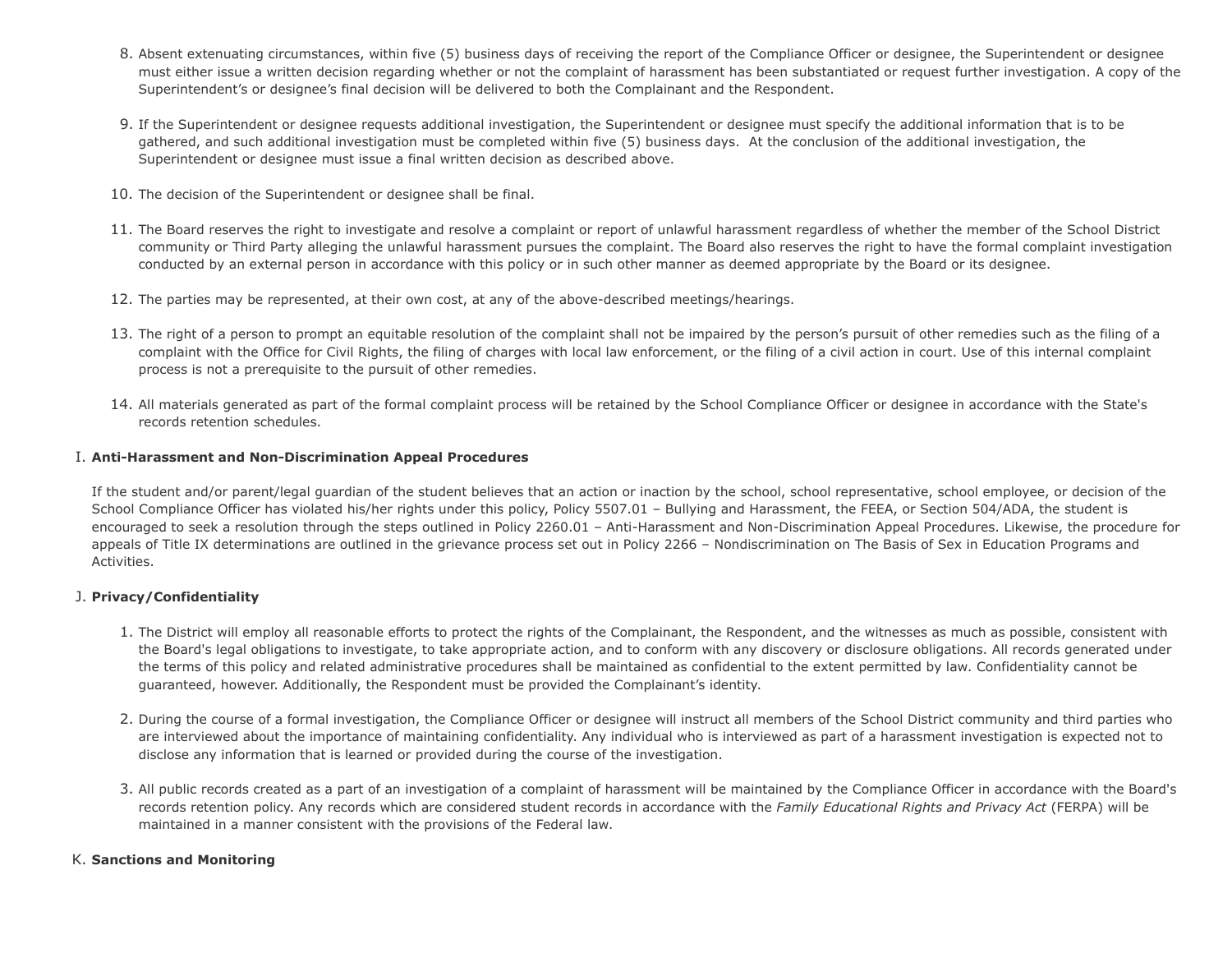- 1. The Board shall vigorously enforce its prohibitions against unlawful harassment/retaliation by taking appropriate action reasonably calculated to stop the harassment and prevent further such harassment. While observing the principles of due process, a violation of this policy may result in disciplinary action up to and including the discharge of an employee or the suspension/expulsion of a student. All disciplinary action will be taken in accordance with applicable State law and the terms of the relevant collective bargaining agreement(s). When imposing discipline, the Superintendent or designee shall consider the totality of the circumstances involved in the matter, including the ages and maturity levels of those involved. In those cases where unlawful harassment is not substantiated, the Board may consider whether the alleged conduct nevertheless warrants discipline in accordance with other Board policies, consistent with the terms of the relevant collective bargaining agreement(s).
- 2. Where the Board becomes aware that a prior remedial action has been taken against a member of the School District community, all subsequent sanctions imposed by the Board and/or Superintendent or designee shall be reasonably calculated to end such conduct, prevent its reoccurrence, and remedy its effects.

# L. **Retaliation**

- 1. Retaliation against a person who makes a report or files a complaint alleging unlawful harassment/retaliation or participates as a witness in an investigation is prohibited. Neither the Board nor any other person may intimidate, threaten, coerce or interfere with any individual because the person opposed any act or practice made unlawful by any Federal or State civil rights law, or because that individual exercised, enjoyed, aided or encouraged any other person in the exercise or enjoyment of any right granted or protected by those laws and/or this policy.
- 2. Retaliation against a person for making a report of discrimination, filing a formal complaint, or participating in an investigation or meeting is a serious violation of this policy that can result in imposition of disciplinary sanctions/consequences and/or other appropriate remedies.
- 3. Formal complaints alleging retaliation may be filed according to the internal complaint process set forth above.
- 4. The exercise of rights protected under the First Amendment of the United States Constitution does not constitute retaliation prohibited under this policy.

# M. **Allegations Constituting Criminal Conduct: Child Abuse/Sexual Misconduct**

- 1. State law requires any teacher or school employee who knows or suspects that a child with a disability under the age of twenty-one (21) or that a child under the age of eighteen (18) is a victim of child abuse or neglect to immediately report that knowledge or suspicion to the Department of Children and Family Services. If, during the course of a harassment investigation, the Compliance Officer or designee has reason to believe or suspect that the alleged conduct reasonably indicates abuse or neglect of the complainant, a report of such knowledge must be made in accordance with State law and Board policy.
- 2. If the Compliance Officer or designee has reason to believe that the Complainant has been the victim of criminal conduct as defined under Florida law, such knowledge should be reported to local law enforcement.
- 3. Any reports made to the local child protection service or to local law enforcement shall not terminate the Compliance Officer's or designee's obligation and responsibility to continue to investigate a complaint of harassment. While the Compliance Officer or designee may work cooperatively with outside agencies to conduct concurrent investigations, in no event shall the harassment investigation be inhibited by the involvement of outside agencies without good cause after consultation with the Superintendent or designee.

# N. **Mandatory Reporting of Misconduct by Certificated Employees**

The Superintendent or designee is required by State law and Board Policy 8141 – Mandatory Reporting of Misconduct by Certificated Employees to report alleged misconduct by certificated employees of the District that affects the health, safety, or welfare of a student. In accordance with Board policy and State law, the Superintendent or designee or designee shall investigate each allegation of such conduct and, if confirmed, shall report such misconduct pursuant to Policy 8141 -Mandatory Reporting of Misconduct by Certificated Employees.

#### O. **Education and Training**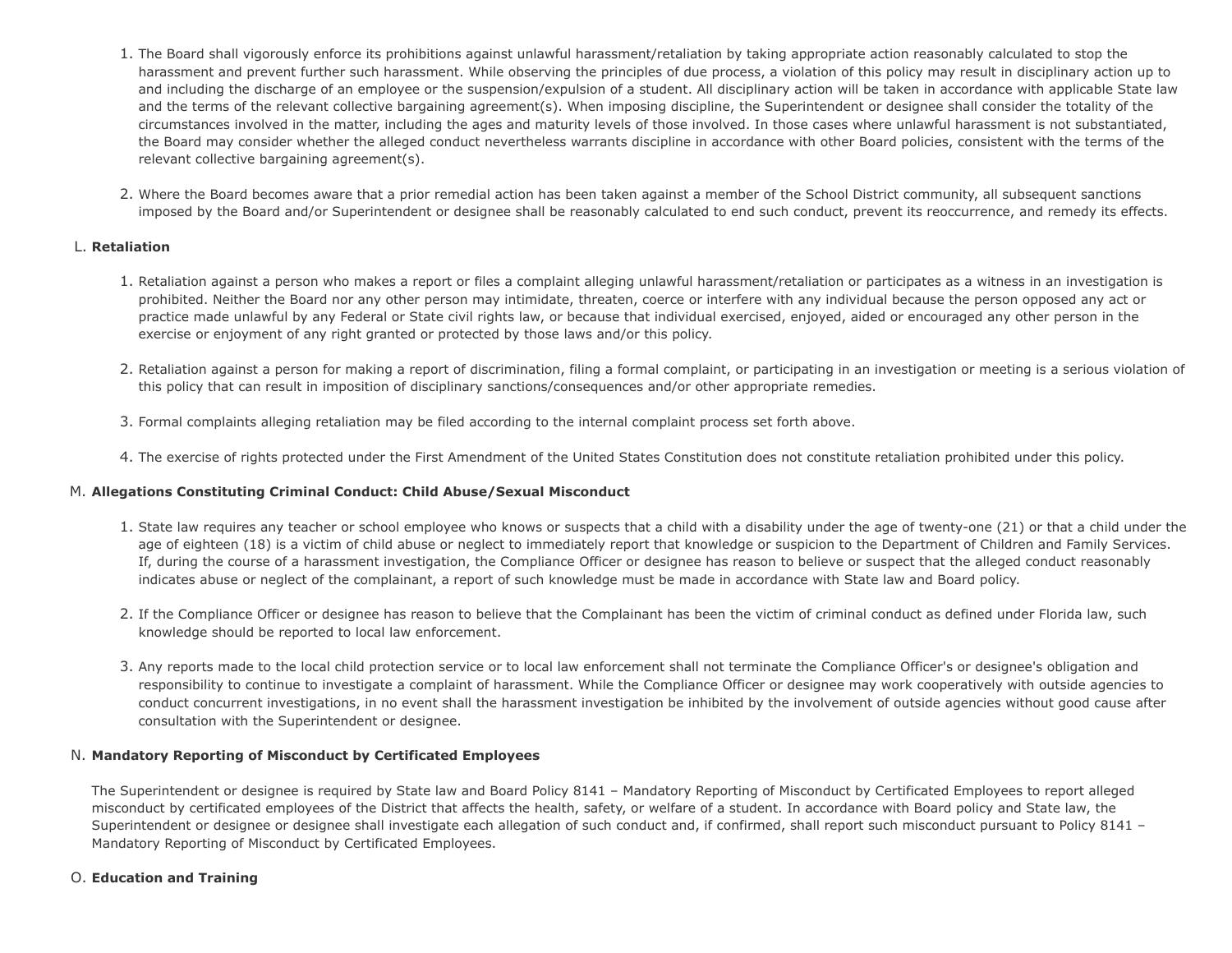In support of this policy, the Board promotes preventative educational measures to create greater awareness of unlawful discriminatory practices. The Superintendent or designee shall provide appropriate information to all members of the School District community related to the implementation of this policy and shall provide training for District students and staff where appropriate. All training, as well as all information provided regarding this policy and harassment in general will be age and content appropriate.

### P. **Retention of Investigatory Records and Materials**

- 1. The Compliance Officer is responsible for overseeing retention of all records that must be maintained pursuant to this policy. All individuals charged with conducting investigations under this policy shall retain all information, documents, electronically stored information ("ESI"), and electronic media (as defined in Policy 8315) created and received as part of an investigation, including but not limited to:
	- a. all written reports/allegations/complaints/statements;
	- b. narratives of all verbal reports/allegations/complaints/statements;
	- c. a narrative of all actions taken by District personnel or individuals contracted or appointed by the Board to fulfill its responsibilities;
	- d. any written documentation of actions taken by District personnel;
	- e. written witness statements;
	- f. narratives of, notes from, or audio, video, or digital recordings of witness statements;
	- g. all documentary evidence;
	- h. e-mails, texts, or social media posts pertaining to the investigation;
	- i. contemporaneous notes in whatever form made (e.g., handwritten, keyed into a computer or tablet, etc.) pertaining to the investigation;
	- j. written disciplinary sanctions issued to students or employees and a narrative of verbal disciplinary sanctions issued to students or employees for violations of the policies and procedures prohibiting discrimination or harassment;
	- k. dated written determinations to the parties;
	- l. dated written descriptions of verbal notifications to the parties;
	- m. written documentation of any supportive measures offered and/or provided to the Complainant and/or the Respondent, including no contact orders issued to both parties, the dates issued, and the dates the parties acknowledged receipt;
	- n. documentation of all actions taken, both individual and systemic, to stop the discrimination or harassment, prevent its recurrence, eliminate any hostile environment, and remedy its discriminatory effects;
	- o. documentation of any supportive measures offered and/or provided to the Complainant and/or the Respondent, including no contact orders issued to both parties, the dates the no contact orders were issued, and the dates the parties acknowledged receipt of the no contact orders;
	- p. copies of the Board policy and/or procedures/guidelines used by the District to conduct the investigation, and any documents used by the District at the time of the alleged violation to communicate the Board's expectations to students and staff with respect to the subject of this policy (e.g., Student Code of Conduct and/or Employee Handbooks);